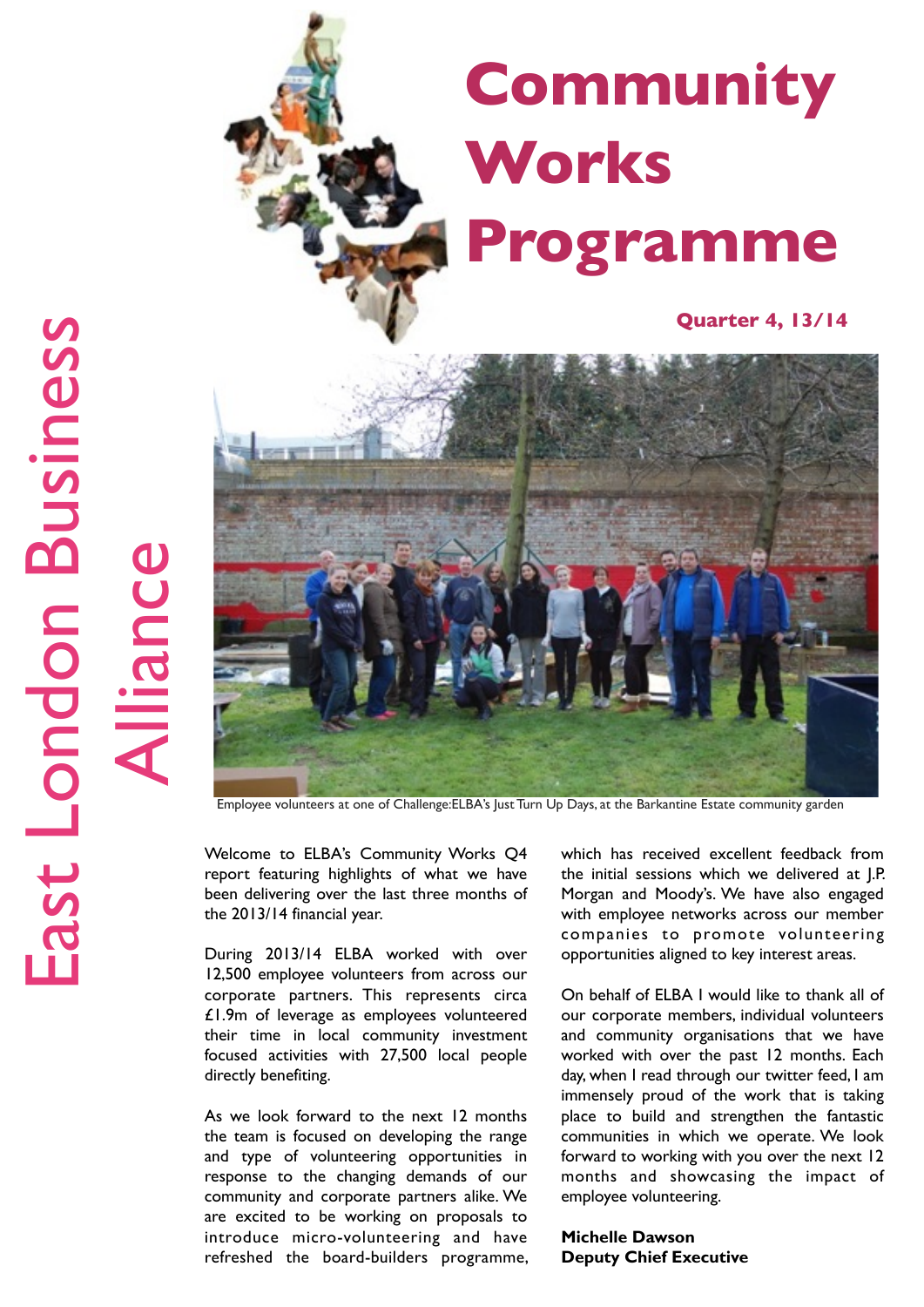# **Community Wide**

**Having a significant impact on the strength of community organisations** is one of the primary reasons given by volunteers who sign up to join boards or management committees. The synergy of corporate and community expertise is a powerful mix. We are seeing an increase in our corporate partners requesting us to deliver our Board Builders programme and match their volunteers with community organisations. Our latest opportunity is at St Joseph's Hospice, Hackney, which is hoping to strengthen their board with representation from the

#### **HSBC supporting charities through technology.**

Having a web presence is important for companies and community organisations alike. Setpoint London East - an educational charity inspiring school children about science, technology, engineering and mathematics (STEM) – realised this and reached out to ELBA for support with its own website.

Steven Hindley, web developer at HSBC, eagerly took on the challenge and, during the past quarter, he has been developing the charity's website.

With a fresh pair of eyes and a wealth of experience in coding, Steven has been an asset to the organisation and has even levered support from colleague Heather

#### **Financial Ombudsman Service volunteer drop-**

**in session.** ELBA recently held a drop-in session at Financial Ombudsman Service as part of its Diversity and Inclusion Week, meeting a number of potential staff volunteers interested in mentoring young people and introducing them to various volunteering opportunities.

Financial Ombudsman staff are encouraged to give back to the community and ELBA fielded plenty of questions on the day about opportunities including mentoring, befriending, CV skills and team challenges.

Over 50 members of staff left their details and, since the drop-in session, ELBA has placed eight volunteers on Age UK's befriending scheme, as well as placing a

**Innovation in communicating volunteering opportunities.** ELBA is delighted to have met with Royal London (formerly Royal London Asset Management)'s communications team to address a challenge faced by many of our companies; how best to cascade ELBA's most pressing volunteering opportunities to employees. Working with Royal London, we conducted research amongst the company's employees to discover what would work best for them. It was decided that our 'Hot Opps' will continue to be distributed monthly, whilst an individual 'opportunity of the week' will be sent out every Monday as part of an all-staff email. We hope this will result in a big lift in the numbers of volunteers coming

corporate world. The hospice is seeking someone with business skills as well as knowledge of east London's diverse communities and a passion for the work of the hospice.

If you are a volunteer interested in this opportunity or other opportunities to join a board, a community partner with board opportunities or a company wanting to run a Board Builders programme, email alison.white@elba-1.org.uk.

Quinn, Digital Designer, who has been supporting him with the design of the site.

Steven commented, "Working on this project has let me put into practice a lot of things I've learned, but not had the chance to use in my work. I'm really enjoying the experience!"

A mock-up of the website presented to trustees at the AGM was very well received. It was agreed that it will help the organisation engage more schools in their STEM work. Sigrid Werner: "Setpoint needed a professional looking, better functioning website and through ELBA we've found the support we needed."

further 10 on a mentoring scheme with young people from the Renaissance Foundation.

Additionally, Challenge:ELBA are working with several teams to organise group challenges for the summer.



Young people at the Renaissance Foundation

forward to fill the most urgent opportunities in the community.

If you think there is room for improvement in the way we promote volunteering opportunities to your staff, we would be keen to work with you and your internal communications team to review the current format and explore ways to improve this. Whether it's a weekly team email, volunteer fairs or something completely new that you'd like to try, improving our communication methods could not only help you reach and exceed your volunteering targets, but will also mean that you are able to help many more community organisations. Email [info@elba-1.org.uk.](mailto:info@elba-1.org.uk)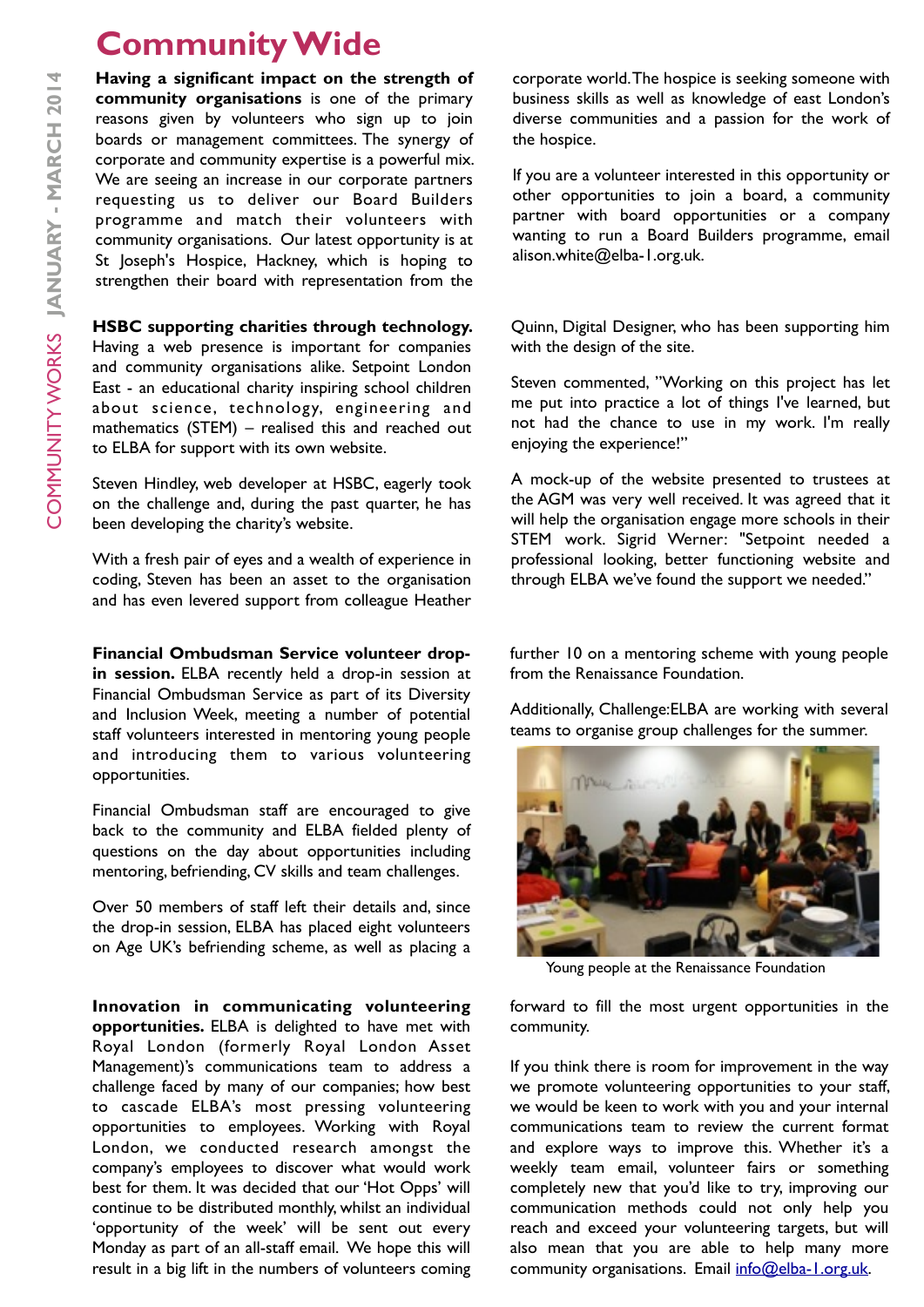**Accenture Business Class** is a flagship programme of Accenture's employee volunteer activity in the UK and Ireland. The programme offers skills building sessions to community organisations free of charge. It has been developed to give community based organisations access to Accenture's professional volunteers' skills and expertise. ELBA works with Accenture to promote the programme to community organisations in east London.

During Q4 Accenture volunteers delivered training to develop project management, business planning and Excel skills. Staff from the catering team at Hackney

**International Women's Day, World Book Day and Valentine's Day themed team volunteering.**  During Q4 a number of international celebrations took place, encouraging groups of volunteers to engage in themed activity supporting these causes.

In February employees from RSA supported the Newham Foodbank, spending the day buying and creating Valentine's Day themed food packs for local people in need of emergency food supplies.

In March ELBA facilitated a number of events to mark International Women's Day; female students from Queen Mary University attended a confidence building workshop at Catlin, State Street's Professional Woman's Network visited the Jagonari Women's Centre to talk about women in senior leadership, business ownership and financial independence, and KPMG and HSBC women volunteers visited Little

### **Challenge:ELBA**

**Challenge:ELBA deliver successful Just Turn Up Days!** Q4 was a busy period for the Challenge:ELBA team who delivered 34 team challenges, involving around 400 volunteers from 19 different companies.

The team delivered two Just Turn Up Days (JTUD). JTUDs provide one-off, last minute and lowcommitment volunteering opportunities for employees from ELBA's member companies, free of charge, to work together on team challenges.

In February volunteers from Financial Ombudsman Service, Standard Chartered and Aon supported Tower Hamlets Park Rangers in the Weavers Field's Woodland Walk Area to build picnic areas, distribute wood chips, create pathways and prune hedges. Despite the rainy weather, the team worked hard to enhance the borough's unique woodland area which is enjoyed by local schools for wildlife lessons.

The second JTUD was at the One Housing Group, where volunteers from Thomson Reuters, Bank of America Merrill Lynch, Société Générale, Gateway Housing and HSBC spent the day building a

based community organisation Shoreditch Trust took part in the project management session. Whilst the team from Waltham Forest based Blackhorse Workshop took part in a business planning session. Blackhorse Workshop is a new community space for making, mending and learning. In the spirit of the public library, the workshop will lend resources such as wood and metal working equipment, offer space for assembly and construction and will be a social space open to all. The business planning training helped to equip the Blackhorse Workshop team with essential skills to develop their services.

lford School to deliver assemblies, talking about their experiences and the women who've inspired them. Also in March, World Book Day saw volunteers from the Lloyd's Apprenticeship Programme join the celebrations at North Beckton primary school, dressing up as characters and reading extracts from their favourite childhood books to pupils.



Queen Mary University students and Catlin volunteers

greenhouse, filling planters and decking the gardens at the Barkantine Estate community garden. The previously neglected piece of land has been transformed into a growing garden and will allow residents to grow fruit and vegetables, as well as share their produce and cook with their neighbours. The launch of the garden aims to strengthen community engagement and introduce a sense of pride to the community.



JTUD volunteers at the Barkantine Estate community garden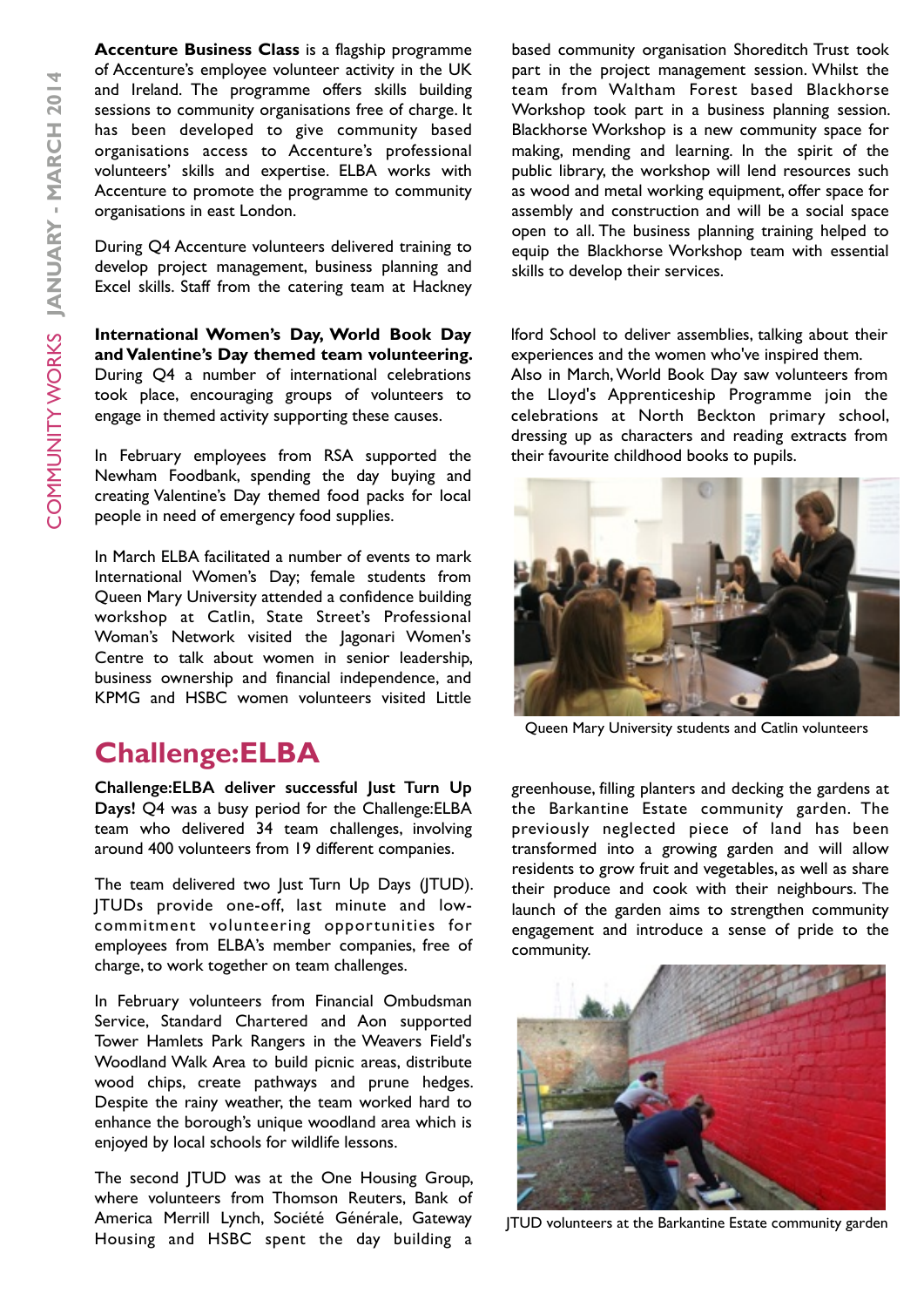# **Embedded Projects**

In 2002 ELBA developed the embedded project model to focus on specific geographical areas within the boroughs in which we operate. ELBA member companies provide funding and work in partnership with a dedicated project manager who is responsible for identifying community needs and developing employee volunteering activities that will address these. ELBA currently runs four embedded projects.

St Paul's Way supports the socio-economic regeneration of the St Pauls area in Tower Hamlets. The project started in 2011 and is funded by Catlin.

### **St Paul's Way**

Q4 saw 33 business volunteers placed through the St. Paul's Way project, supporting the local community through a range of education and employability focused activities. School and university students were

**Catlin volunteers committing to St. Paul's Way.**  The Catlin-funded St. Paul's Way project recently saw two volunteers from the company agree to commit longer term to help people living or working on St. Paul's Way.

Annette Andrews, UK HR Director, visited a coffee morning at Stebon Primary School to talk about her career and experiences with some of the mothers. She got on so well with School Home Support Worker Chanel Ahmed, that she has agreed to mentor her for at least six months.

Andy Clark, Head of Hospitality and Food Services for Harbour and Jones at Catlin, has volunteered several times with students, hosting cooking lessons and helping them test dishes for a recipe book enterprise. Andy enjoys working with the students and has agreed to help out a group of them on a new enterprise project, running a cafe in the sixth form.

**Catlin receive a new EaGLE!** It's all change for Catlin, supporters of ELBA's East London Graduate Local Recruitment scheme (EaGLES), as their EaGLE Saira Ahmed moved on in February to take up a training contract to develop her career in law. Saira carried out some great work at Catlin, increasing staff engagement and raising the profile on the project and will be missed by all partners on the project.

Catlin now have a fresh face on board; Erica Bayan, who is also on the EaGLEs scheme. Project Manager Graham Booth recently gave Erica a tour of the St. Paul's Way area and introduced her to some of the people involved at the steering group meeting. Erica says she is very much looking forward to being involved.

Beyond Boundary is based in and around the Boundary Estate in Bethnal Green. Principally funded by The Nomura Charitable Trust and Tower Hamlets Homes, the project targets young people and the community organisations supporting them. Project Shoreditch began in 2005 in Hackney and is funded by UBS and Linklaters LLP, concentrating investment of business skills and employee resources into four of the most deprived borough wards in Hackney. Project Central Hackney looks at the Dalston, Hackney Central and Homerton areas of Hackney. It is funded by KPMG, Société Générale and UBS.

given the chance to gain careers insights and attend a confidence boosting session, and volunteers were placed as mentors, tutors and even a school governor.

It's brilliant to see Catlin volunteers on St. Paul's Way committing for the long term and we look forward to seeing more if it in year three of the project.



Catlin's Andy Clark hosts a cooking lesson for St. Paul's Way Trust School students

A huge thank you to Saira and welcome to the project, Erica, from all at ELBA.



Erica Bayan outside the St. Paul's Way Centre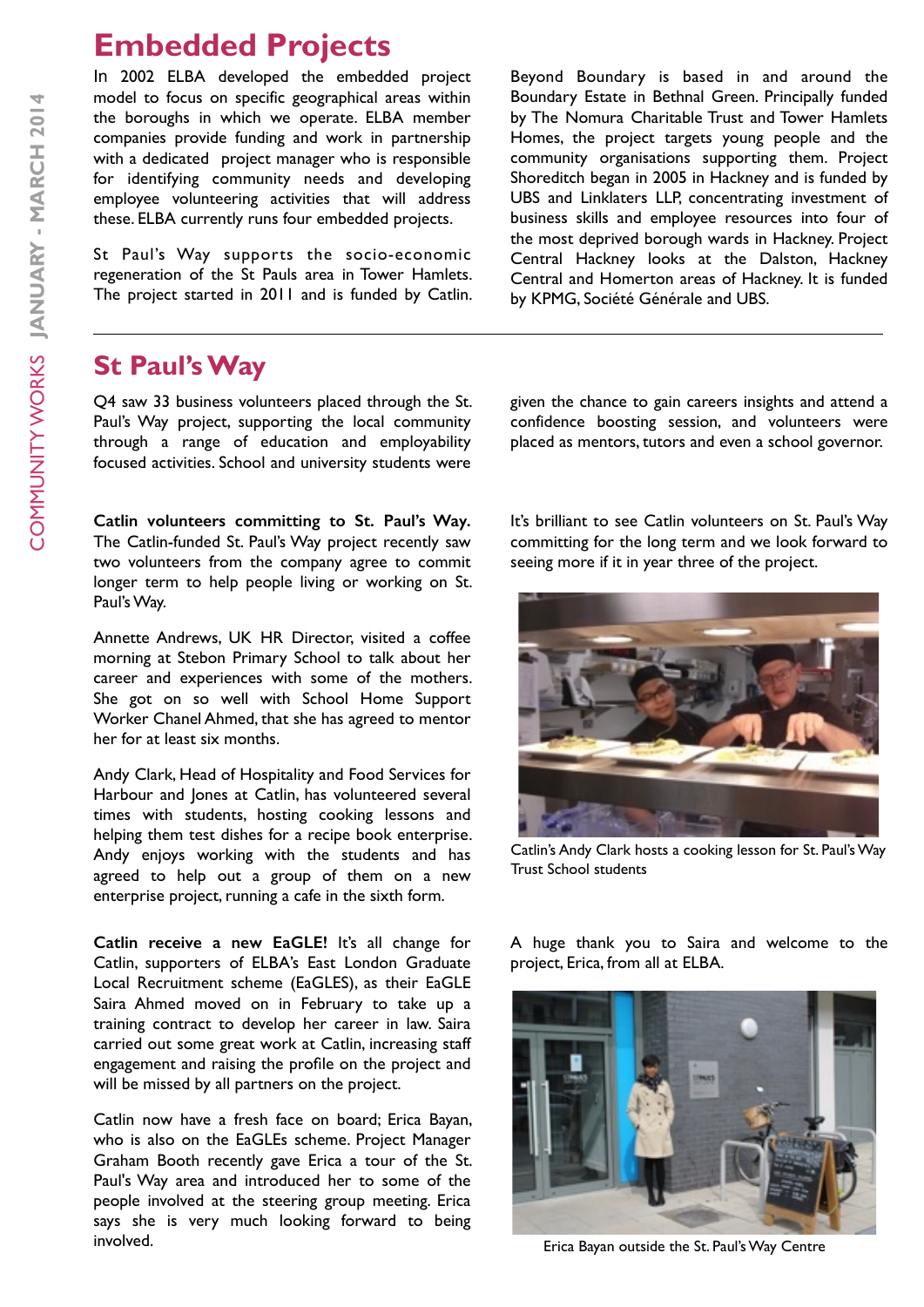## **Project Shoreditch**

Q4 saw 30 business volunteers placed in a range of activities supporting young people and English language learners to develop their employability skills.

**The financial year end also marks the project year end for Project Shoreditch,** which is celebrating the end of its ninth year. Over the past 12 months, 287 business volunteers from Linklaters LLP, UBS and 22 additional ELBA member companies supported 48 organisations. We saw a growth of support for enterprise and entrepreneurs helping 20 start-up companies and eight social enterprises. We embarked on a partnership with Accelerator, the enterprise arm of London Metropolitan University and supported 20 of their students with developing their business or social project ideas through providing them with mentors from business.

This year was also a bumper year for supporting local residents to develop their employability skills and reducing barriers to work. Through a strong partnership with ELATT, a local training provider, and other organisations in the area such as Golden Co. and the Geffrye Museum, we supported 217 residents improve their employability skills including CVs,

## **Beyond Boundary**

Having marked a successful first project year in November 2013, there have been lots of exciting developments in the Beyond Boundary project. Firstly, we were delighted that State Street Foundation decided to fund the project, where they join Nomura Charitable Trust in this fantastic community investment partnership.

We welcome Krystyna Larkham who will take up the role of project manager for the Beyond Boundary project. Krystyna comes to ELBA from Astoneco Management where she managed the Forum Kremnicko project in central Slovakia, providing a

**Community gym supported by Nomura.** St Hildas's East Community Centre, a key Beyond Boundary community partner, is a multi-purpose community centre catering for all sections of the community. They offer a wide ranging programme of activities including advice services, support for young people, parents and pre-school children, older people, women's groups, volunteering placement and carers' respite. The centre also hosts a gym which is open to the local community.

During Q4, Nomura's Health and Fitness Team, led by Dannii Sharpe, Assistant Programme Director, brought their specialist knowledge to support the gym, creating fitness programmes and instruction cards, class routines, training programmes and educational posters for gym users. Dannii said "We're so pleased to be a part of such an amazing project to help keep

Volunteers also supported community organisations to develop their marketing and communications skills and were placed as board members and mentors.

interviews, networking and presentation skills. 100% of participants surveyed reported an improvement to their confidence levels.

And finally, the project also supported 20 Shoreditch based charities to improve their performance and governance by providing communications, website development and business planning support, as well as placing board members.



A UBS volunteer with an ELATT learner

platform for dialogue in the context of regional conflict surrounding natural resource development. Krystyna also has extensive experience working with young people in the UK. Krystyna takes over the role from Kate Lyons, who has taken up a new role at UK Youth; we wish her the best of luck in her new venture.

We look forward to further success in the project as it moves into its second year. For more information visit www.elba-1.org.uk/what-we-do/tower-hamlets/ project/beyond-boundary.

the younger generation fit and active. Passing on our knowledge to these keen boys and girls makes our jobs so worthwhile."

The team have also donated equipment for St Hilda's Boxing project, including gloves, pads and mats.



Nomura's Elly Jokene and Dannii Sharpe at St. Hilda's gym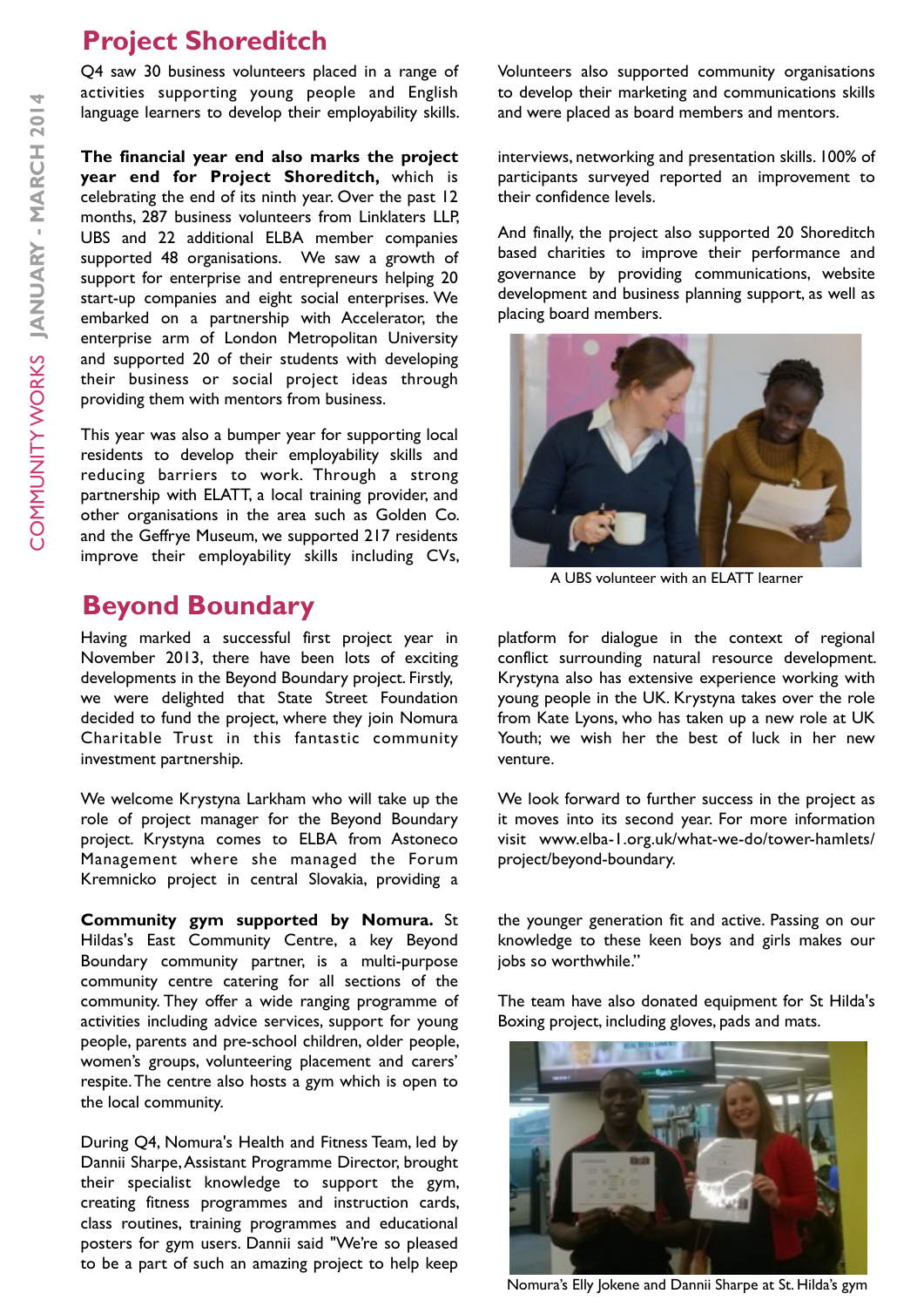## **Project Central Hackney**

During Q4, 33 business volunteers were placed through Project Central Hackney in a variety of activities supporting young people, enterprising

**Students from Hackney's award-winning Boxing Academy meet volunteers for mock interviews.** Volunteers from UBS and Societe Generale recently supported 15-16 year old students from The Boxing Academy in a mock interview session. The Boxing Academy provides an alternative to mainstream school, combining basic education and mentoring with the discipline and culture of boxing and other sport training to re-engage the most difficult to reach young people.

The students were prepared by their teacher before the event at UBS, and the interviews were based on real job descriptions and adverts. A student who had expressed an interest in how to start a career in banking also received tailored advice from the volunteers. Although this was a one-off volunteering session, volunteers were keen to work with the students again, offering to meet them before they go

### **Volunteer profile: Adelaide Baah, Director in Finance, UBS.**

**What does your job involve?** I work as a financial controller for IT. I've always loved numbers so finance was a very good fit for me. I enjoy the people I work with and ensuring that the IT clients understand their cost base.

**Why did you choose to volunteer?** I've always been conscience of the wider environment. I come from a background where not so many people made it to the city or into finance. I love being part of the Community Affairs working group in Finance at UBS. I've been working with ELBA's ELATT programme for nearly two years and have also mentored young people throughout my career. I love encouraging people to have the confidence to realise that working in their ideal field can be possible, regardless of background, through hard work and determination. With ELATT specifically, it's great to see individuals' confidence progress.

**What has been your 'golden moment' whilst volunteering?** A lot of individuals come from disadvantaged areas and they have the skills and knowledge to succeed, but the one thing lacking is confidence. Making people realise they have the potential and see how to apply it has been my golden

business starters and social housing residents with employability and business planning support.

for future interviews. Anna Cain, the Head of The Boxing Academy, said: "It was fantastically successful, the students really enjoyed it and learnt a lot."

For more information about Project Central Hackney [visit www.elba-1.org.uk/what-we-do/hackney/project/](http://www.elba-1.org.uk/what-we-do/hackney/project/project-central-hackney) project-central-hackney.



Societe Generale and UBS volunteers

moment. Encouraging people and making them aware of what's out there, what they already have and helping them find the confidence is really rewarding.

**How would you encourage your colleagues to get involved?** There are many ways to get involved. The Community Affairs team does a good job of communicating the opportunities, but it's an individual decision. There are sessions before work, on site, at schools, etc. Volunteering is rewarding, and you get a sense of achievement helping someone realise their potential. You can also improve personally with your own confidence and enhancing your business skills through the sessions.



Adelaide Baah, Director in Finance at UBS